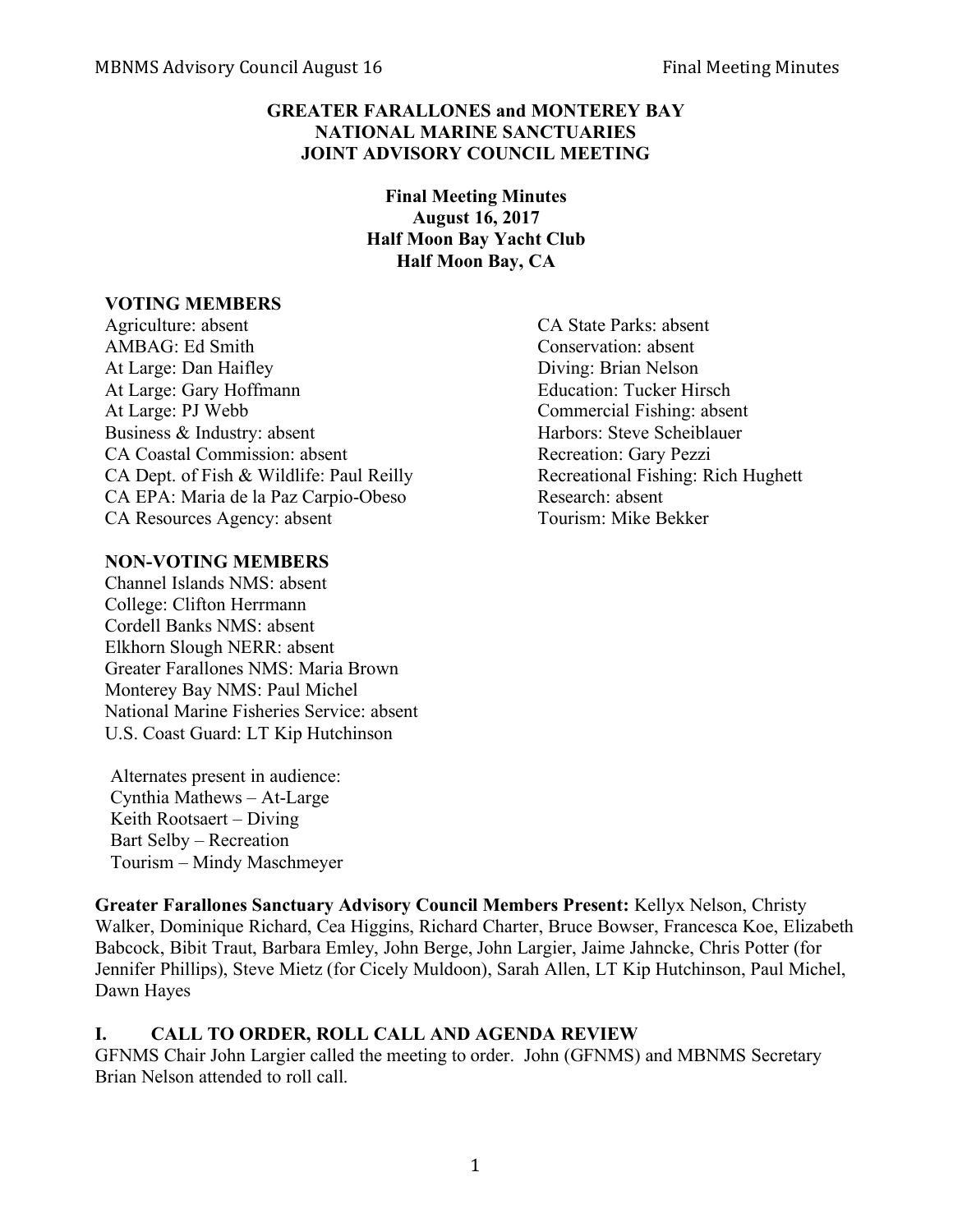# **II. GFNMS SANCTUARY ADVISORY COUNCIL (SAC) BUSINESS**

**Approval of Meeting Minutes**

Approval of GFNMS May, 2017 Draft Meeting Minutes.

**MOTION: Richard Charter, Bruce Bowser seconded.**

(Vote: 5 in favor, 0 opposed, 3 abstentions)

## **Announcements**

The November SAC Meeting has been rescheduled from its previous date of November 29<sup>th</sup> to the new date of Wednesday November 15<sup>th</sup> at the San Francisco Zoo.

## **Member Recruitment**

Current seat vacancies are Conservation Alternate, Mendocino/Sonoma Alternate, Youth Alternate. There is a new recruitment process where applicants are not limited to the 30-day recruitment period as in the past. Vacancies can now be posted for up to 60 days, however, if there are not enough qualified applicants, we can re-post the vacancy and continue to accept applications on a rolling basis. An application review subcommittee was formed with Elizabeth Babcock, Bibit Traut, Francesca Koe, and Dominique Richard.

## **Discuss Fall SAC Retreat**

Date is Wednesday October 4<sup>th</sup>. Ideal location to be held at Point Reyes Chimney Rock Lifeboat Station. The theme of the retreat will be benthic habitat. Includes SAC Accomplishments and drafting FY18 SAC Workplan, setting 2018 meeting dates; presentation on Benthic Habitat Goals by Karen Reyna and resource protection; presentation on last fall's Nautilus cruise by Jan Roletto and conservation science; building and driving ROVs with the Sanctuary Education team and learning about their deep sea coral curriculum; dinner in Point Reyes.

# **ACCESS Cruise**

 $SAC$  members are invited to join the ACCESS cruise September  $26<sup>th</sup>$  or  $27<sup>th</sup>$  out of Bodega Bay. It is an all day event with sanctuary staff and partner researchers on the water. Please get in touch with Jenn if you are interested as there are a limited number of spots.

# **Sediment Management Working Group Update – Cea Higgins**

Cea Higgins gave an update on the Sediment Management Working Group. The goal of the working group is to develop sediment management recommendations for specific, prioritized locations experiencing sediment issues along the Sonoma and Marin County coastline, and determine governance structure for select projects. These recommendations will be presented to the Sanctuary Advisory Council at the November 2017 Sanctuary Advisory Council meeting for discussion and action before being forwarded to the Sanctuary for consideration and inclusion in a final Regional Sediment Management Plan.

Cea shared the working group timeline, the working group membership comprised of stakeholders and landowner agencies, and the Technical Advisory Committee (TAC) membership that consists of government agencies. The role of the TAC is to provide regulatory and governance review of recommendations formulated by the Working Group. The TAC evaluated their regulatory guidelines around the strategies of managed retreat, beach nourishment, living shorelines/reefs,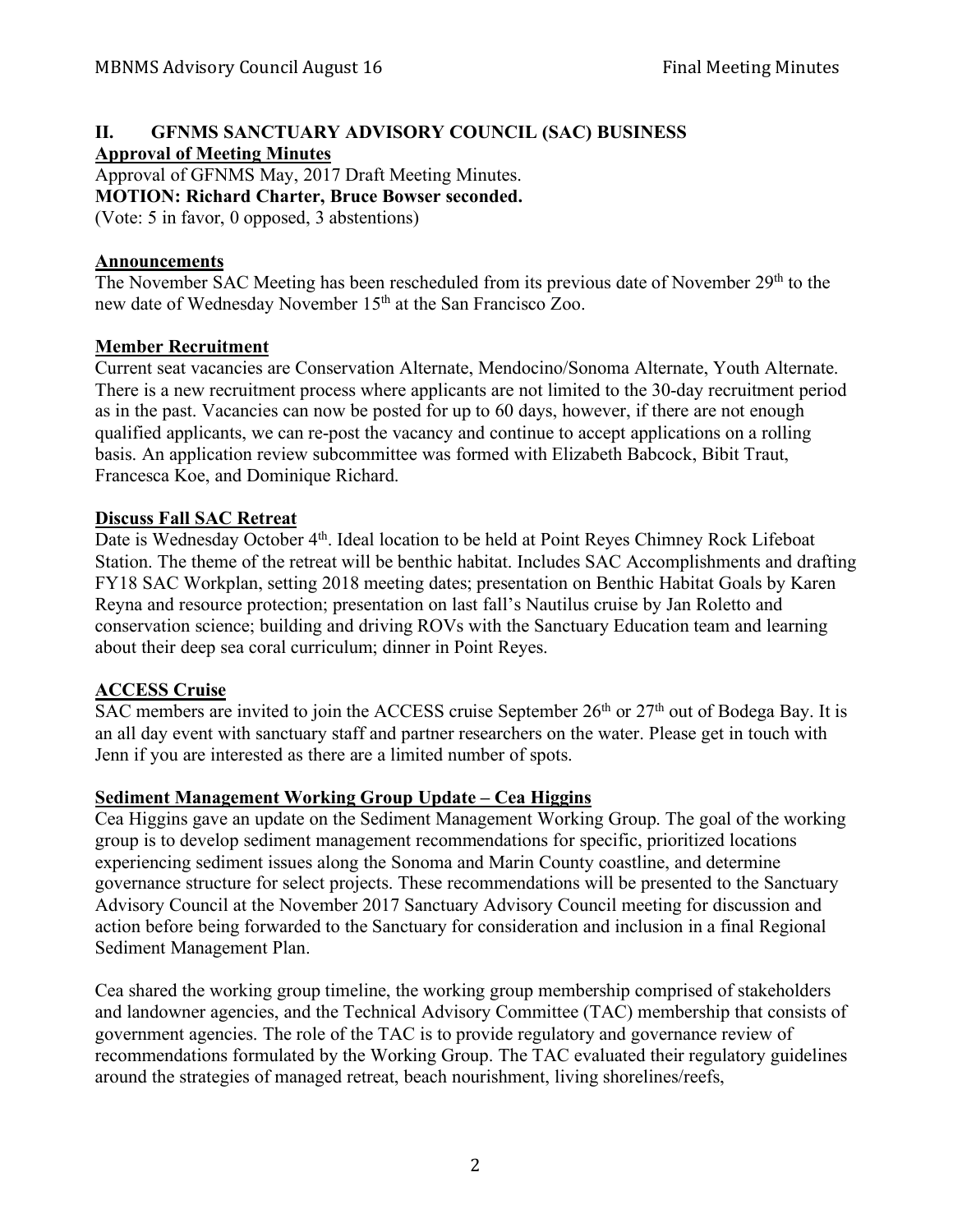education/research, restoration of wetlands, restoration of dunes, armoring on land, armoring in sea, and dredging.

She shared accomplishments from the working group and staff work in progress and next steps, which include the meeting on August 29<sup>th</sup> in Bodega Bay and the final presentation to the Advisory Council for review, input, and action at the November 15<sup>th</sup> SAC meeting.

There was a question on if the state reviews and approves the plan. Doug George answered that the statewide Coastal Sediment Management Workgroup will accept the plan and will be able to review final stages to contribute to the big picture. PJ Webb asked about defining clean sediment and if it is a separate parallel track from Environmental Protection Agency (EPA). Cea clarified that the Working Group has planning departments that have brought that topic up, and the best we can do is come with a recommendation around parameters to not interfere with what has already been established.

## **Member Reports**

Dominique Richard: Participated in biological survey on Drakes Beach to track fossils visible in cliffs to see how they evolved. On the spit at Drakes Estero there are fossils of sea cows. Beach Watch pictures have been useful in finding fossils. From the photos you can see month by month how sand is going to determine best time to conduct surveys. He is working on software and trying to add geographical sites using Geographic Information Systems (GIS). He has signed up with a citizen science organization organized by Association for Advancement of Science (AAAS), and a group set up by ESRI that is interested in environmental science. If anyone knows anyone part of these groups he would like to talk with them.

Barbara Emley: Salmon season started on August 1<sup>st</sup>; the first deliveries seemed good but now we have bad weather. *She then yielded the floor to John Mellor* because Barbara is not fishing anymore. John reported that there are normal weather patterns again. It has turned back into a cold-water regime, which is good for krill and the food chain. Four years of abnormal conditions have wreaked havoc. People are going up to Bolinas fishery and Sacramento River. He is getting ready to fish for nearshore rockfish. He is on the state whale entanglement working group which is making good progress. They are developing a small team that looks at fishing conditions and develops a framework for fishermen to respond. There have only been three confirmed California Dungeness crab entanglements this year, which is about normal.

Jaime Jahncke: Completed three ACCESS cruises. First one was May in Monterey Bay National Marine Sanctuary from Point Año Nuevo to south Monterey/Pacific Grove to count whales and crab pots. They follow the same ACCESS protocol as in the Greater Farallones area. Later in May was the regular ACCESS cruise in Greater Farallones and Cordell Bank. They went out again in July; it was windy, rough and productive, though not as many seabirds as we normally see. They use ACCESS data to develop methods to assess forage fish such as anchovy and juvenile rockfish. Santa Cruz Lab collaborated with them on those analyses; that paper is under revision. It discusses assessing rockfish data that gives similar results as NOAA produces even using completely independent methodology. There will be another paper within the next week about ship strikes; it discusses using a naval encounter model, which looks at the likelihood of two ships to encounter each other in the ocean; use those to predict location of ships to estimate mortality rates for humpback, blue, and fin whales on the West Coast. According to the models, blue whales are eight times more likely to be struck than NOAA estimates. Potential Biological Removal is 2 for blue whales but about 18 are being hit per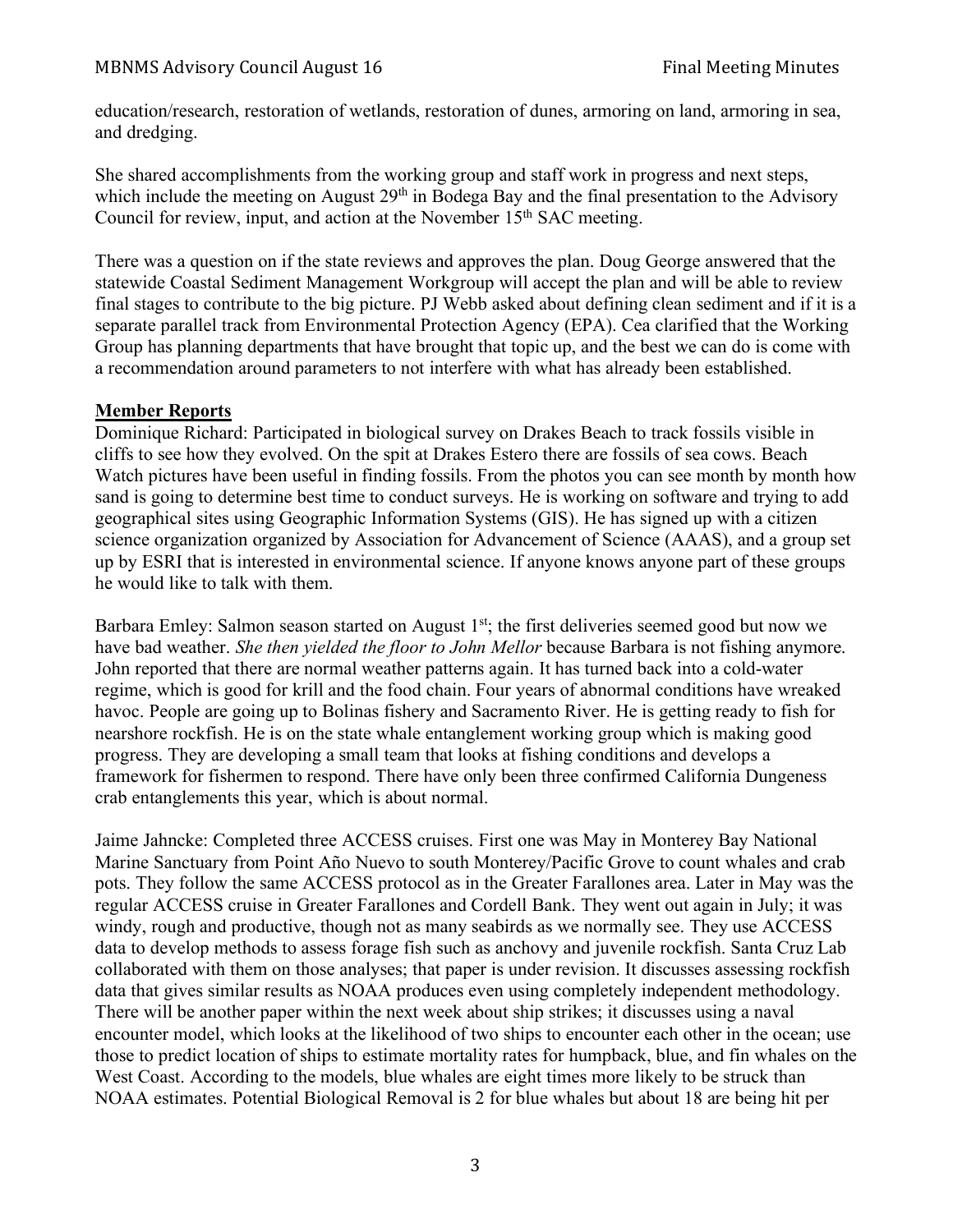year. We are using similar methodology to work with Cordell Bank and Greater Farallones to assess how the speed reductions helps decrease mortality from ship strikes. They are using ACCESS data to assess overlap between fisheries and wildlife and will be sharing information to the working group to work with the fishermen to come up with the best recommendations to decrease potential impacts.

Richard Charter: Congressman Jared Huffman will be convening Wednesday August 23<sup>rd</sup> at 10:30am for a district hearing and public forum on protecting national marine sanctuaries at Sausalito Bay model. Panel will be Congressman Jared Huffman, Congresswoman Nancy Pelosi, Congresswoman Jackie Spear, Former Congresswoman Lynn Woolsey, a number of businesspeople, and scientists. There is an opportunity for public testimony. The event is sold out but may be livestreamed.

Kellyx Nelson: Good news in salmonid restoration in San Mateo County. Received \$4 million in the state budget, one and a half million from NOAA Coastal Resiliency Grant, and anticipating another \$1 million from San Mateo County to reestablish Butano channel through Pescadero marsh; would dredge 8,000 feet to enable fish to access the Butano watershed that has been cut off from migration for decades. It will also have the benefit of addressing chronic flooding in Pescadero; restoring fish passage, improving hydrology, which may help reduce annual fish kills of Steelhead. Another project is a partnership with California State Parks, the Resource Conservation District, NOAA, and other agencies, working with California Conservation Corps to install a sandbag dam across a pit in Pescadero marsh that is a source of the anoxic water that rushes in and contributes to or causes annual mortality events for Steelhead. Permits came through for this project. Hope to avoid or minimize impacts of fish kill in Pescadero marsh.

Began construction on habitat restoration project in San Gregorio creek. Pescadero and San Gregorio watersheds are NOAA's priorities for salmonid restoration. Second phase of installing large woody debris; fish are responding to this. Have been monitoring the 100-acre floodplain restoration project; held up to big storms and is storing a lot of sediment that is not filling up the lagoon. Regarding water quality in San Mateo County, through partnerships with San Mateo Harbor District and Surfrider, have been trying to determine sources of bacteria that are chronic inputs. Getting close to having interesting news. Great support from Harbor District. First Flush is coming up. Water quality program is through MBNMS. We partner with their water quality folks on first flush program to mobilize volunteers for monitoring.

John Largier: Ongoing projects in estuaries. Getting some research in the Esteros. Tomales has ongoing research and activity with ocean acidification, seagrass, blue carbon, aquaculture. New revival of Tomales Bay watershed council; linking watersheds, salmon, and runoff. Sediment work is happening; working group, high frequency radar. Doug George is using research to understand sediment movement, and plankton regionally. For ocean conditions, it has been a strong upwelling year; phytoplankton blooms have been huge; low salinity last winter. In February was almost freshwater at Golden Gate impacting salinity all the way to Drakes Bay and Bodega Bay. Trying to understand the nature of the event and ecological impact, mostly in-bay issues. It is also a question of how to report on the disruption of some of the restoration projects, as it is part of natural variability, but must wait for recovery.

Kip Hutchinson: Did a fisheries operation in Channel Islands National Marine Sanctuary. Patrolled the sanctuary and marine protected areas and got good recordings. Salmon operations are coming up in San Francisco and Humboldt area.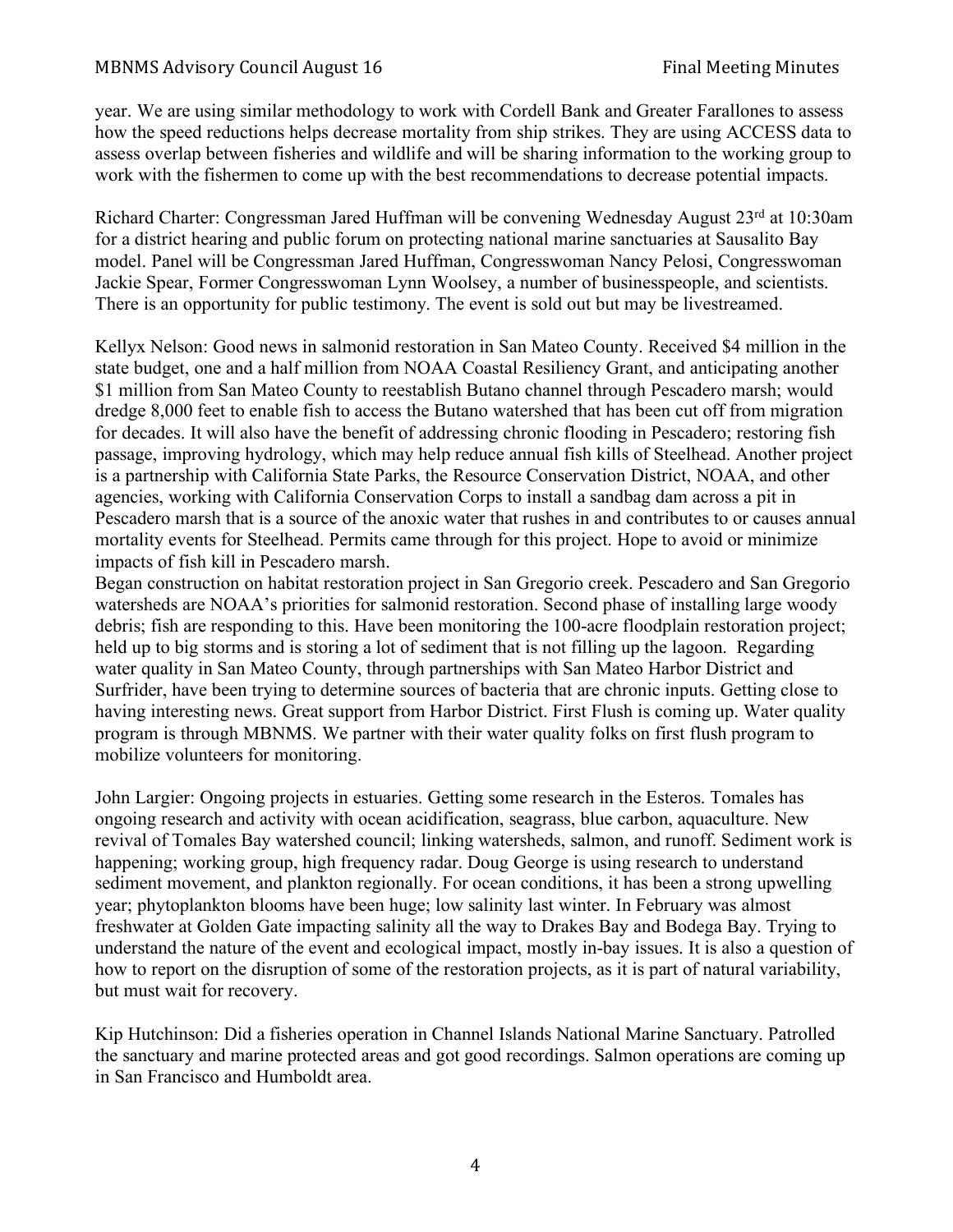Elizabeth Babcock: K-12 content is shifting at state and federal level. Proposed cuts are also affecting Department of Education. In California, new superintendent election for public instruction; they will need to lobby to help at the state level about the situation in California. One in 12 kids in the United States gets educated here; CA is 46<sup>th</sup> out of 50 states in per person expenditure on public instruction. Important to have dollars to support environmental education for kids. State legislature just passed \$4 million allocation to improve environmental education for California Regional Environmental Education Community (CREEC). Appointed regional members; there is one that serves the sanctuary area. Their goal is to build better partnerships between nonprofits that do environmental education. Elizabeth would like to follow up with Maria and Carol on this. This state has adopted new science teaching standards: the Next Generation Science Standards. About 70% of these standards have some environmental or human impact connection. We must help ensure that the curriculum is good. Goal to provide strong materials to get adopted into state curriculum. There was a live-stream of *Nautilus* into California Academy of Sciences for Get Into Your Sanctuary and it was a success. Suggestion to do this with an ACCESS cruise. Showing live science that has direct conservation impact within the sanctuary raises awareness. We had 2,100 teens ages 13-18 attend the Cal Academy Teen Science Night. The event was all organized by youth for youth. Elizabeth will be sending the youth alternate vacancy to them. Will send out the date for election for new superintendent.

Steve Mietz acting for Cicely Muldoon: Restoration of Drake's Estero complete, now in monitoring stages. On July 14<sup>th</sup>, the settlement of Comprehensive Ranch Management Plan came out. The clock started on 40 years to implement a general management plan amendment focused on pastoral lands of Point Reyes National Seashore. Notice of Intent hope to come out fall, along with public scoping meetings in area.

Sarah Allen: A report came out last month on marine debris and microplastics. This report analyzed and found high amounts of microplastics in sand samples except for in American Samoa. Parks are initiating an inventory of natural resources; there is a follow up to collaborate with other agencies to fill in gaps. UC Berkeley Paleo Museum has collection of fossils and found new species of whale. More will be coming in sorting through specimens. Golden Gate has developed "resource stewardship strategy" for managing resources, and there is a big section on climate change in the sanctuary and how to respond.

Bruce Bowser: Days after last SAC meeting, a dead Blue whale washed onto Duxbury Reef/Agate Beach. It was a stunning sight; within hours, researchers were down there taking samples and doing necropsy. It drew a large number of visitors, made the local news, and traffic jams once word got out. Bruce went down there as a naturalist to try to field questions as best he could. Mary Jane Schramm gave him information on the whale to share with the public, and people were fascinated. In Bolinas, we are seeing lots of sand scouring this summer and conditions on beaches seem to be similar to winter. Usually have more accretion of sand.

Bibit Traut: Has been working with LiMPETS for college level curriculum. Interested in developing curriculum on sediment. Following up to Bruce, Bolinas looked like a winter beach with no sand.

Cea Higgins: September 16th is California Coastal Cleanup Day. Will be coordinating Sonoma Coast sites through Surfrider and Coast Walk. Good to have knowledge on marine debris as we survey and record debris.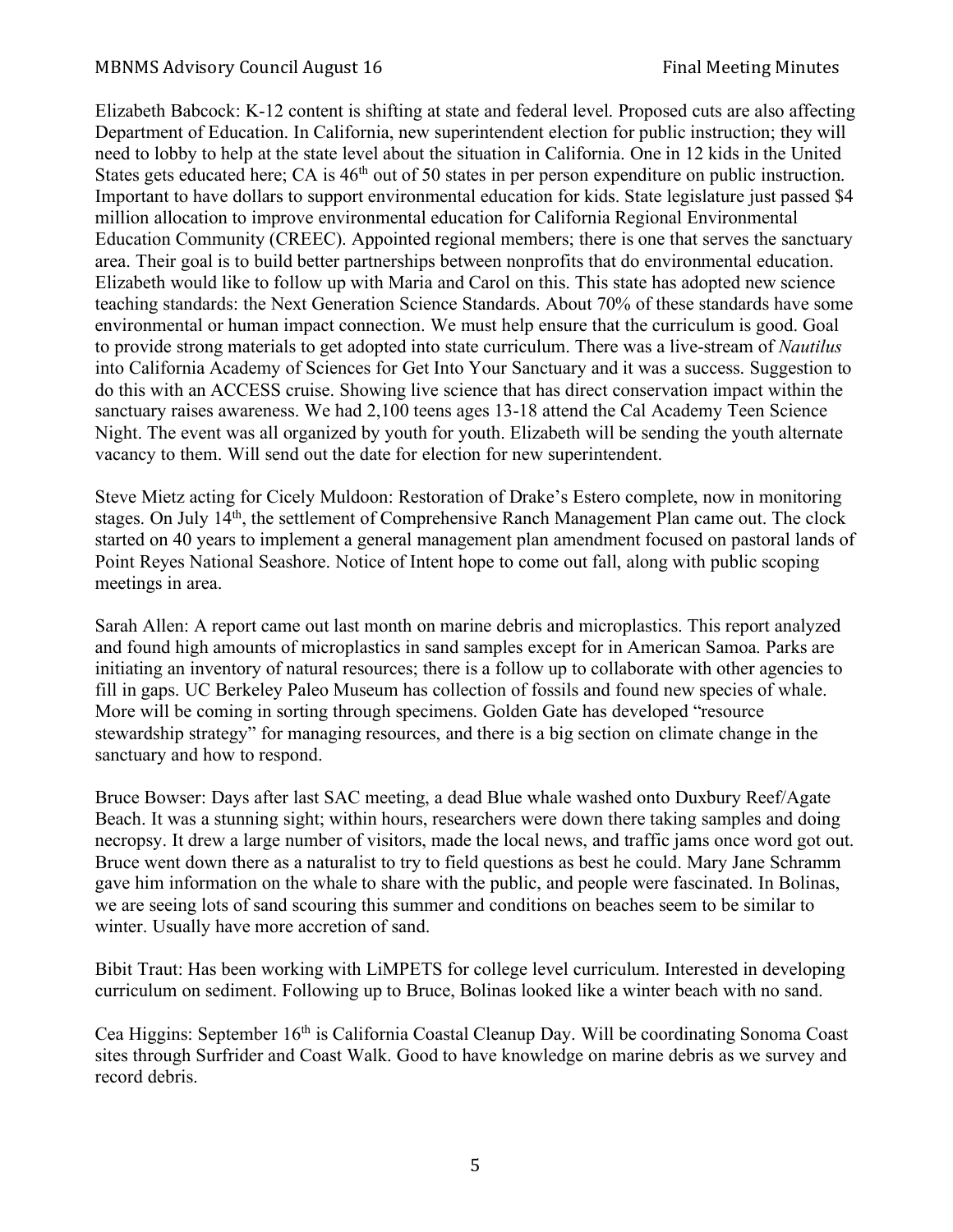Francesca Koe: Has photos of Blue whale at Agate Beach.

John Berge: Working with Toyon Research, they develop long range infrared cameras to monitor Gray whale migrations. Interested in developing shore-based cameras on shore or ship-based platforms to gather data. Could possibly be an avoidance tool. Have done an adaption of shore-based camera on whale watching boat "Condor" out of Santa Barbara. Want to do it on a ship; shipping company volunteered to have on board. They were chasing Benioff grant funding but funding fell through, though hoping to pursue further funding.

Christy Walker: Nothing to report.

#### **III. GFNMS SUPERINTENDENT'S REPORT Permits**

Maria reported on the permits issued or under review since the May GFNMS Advisory Council meeting including three permits under review for attracting white sharks for educational tours or for tagging, biopsy sampling and photo identification (see attached Permit Report for a complete list). A question was asked about what decoys for shark attraction entail. They are permitted to use a decoy made of soft material in the shape of prey; cannot use Styrofoam and must retrieve after use; not allowed to troll but can cast from back of boat.

It was also asked if Courtney Opshaug's project (which a research permit was issued for) with the smart crab traps was related to the trap GPS project. Max Delaney clarified that the sanctuary issued a permit earlier this year to deploy this experimental device, and this is to continue the project. It is capable of transmitting real time data from the traps to shore. John Mellor is working with Courtney. They are using satellites because of spotty coverage in ocean.

# **U.S. Coast Guard (USCG) Proposed Rule Update**

As part of the final rule for the expansion of GFNMS and CBNMS, which took effect on June 9, 2015, NOAA postponed the effectiveness of the discharge requirements in both sanctuaries' regulations within the expansion areas for 6 months. The reason for the postponement was based on comments from the USCG that ONMS discharge regulations being implemented as result of the expansion, had the potential to impair the operations of USCG vessels and aircraft conducting law enforcement, search and rescue training and other statutorily mandated activities in the sanctuary. The intent of the postponement was to allow time for a separate regulatory process to be undertaken to consider allowing certain USCG discharge activities in GFNMS and CBNMS.

Since then, NOAA has published four notices to extend the postponement of the discharge requirements (for an additional 6-months each time) to provide adequate time for completion of an environmental assessment, and subsequent rulemaking, as appropriate. This current time extension would end on December 9, 2017 unless NOAA takes further action.

GFNMS and CBNMS staff have been working with the West Coast Regional Office, National Headquarters, and the USCG on a process to consider how to address Coast Guard's concerns. NOAA completed a public scoping process to receive comments in May 2016 and is tentatively planning to release a draft environmental assessment and hold public hearings during fall 2017. Public comment is expected to be open around the time of the fall Advisory Council meetings. This item will be on the November GFNMS SAC meeting agenda to discuss the draft environmental assessment.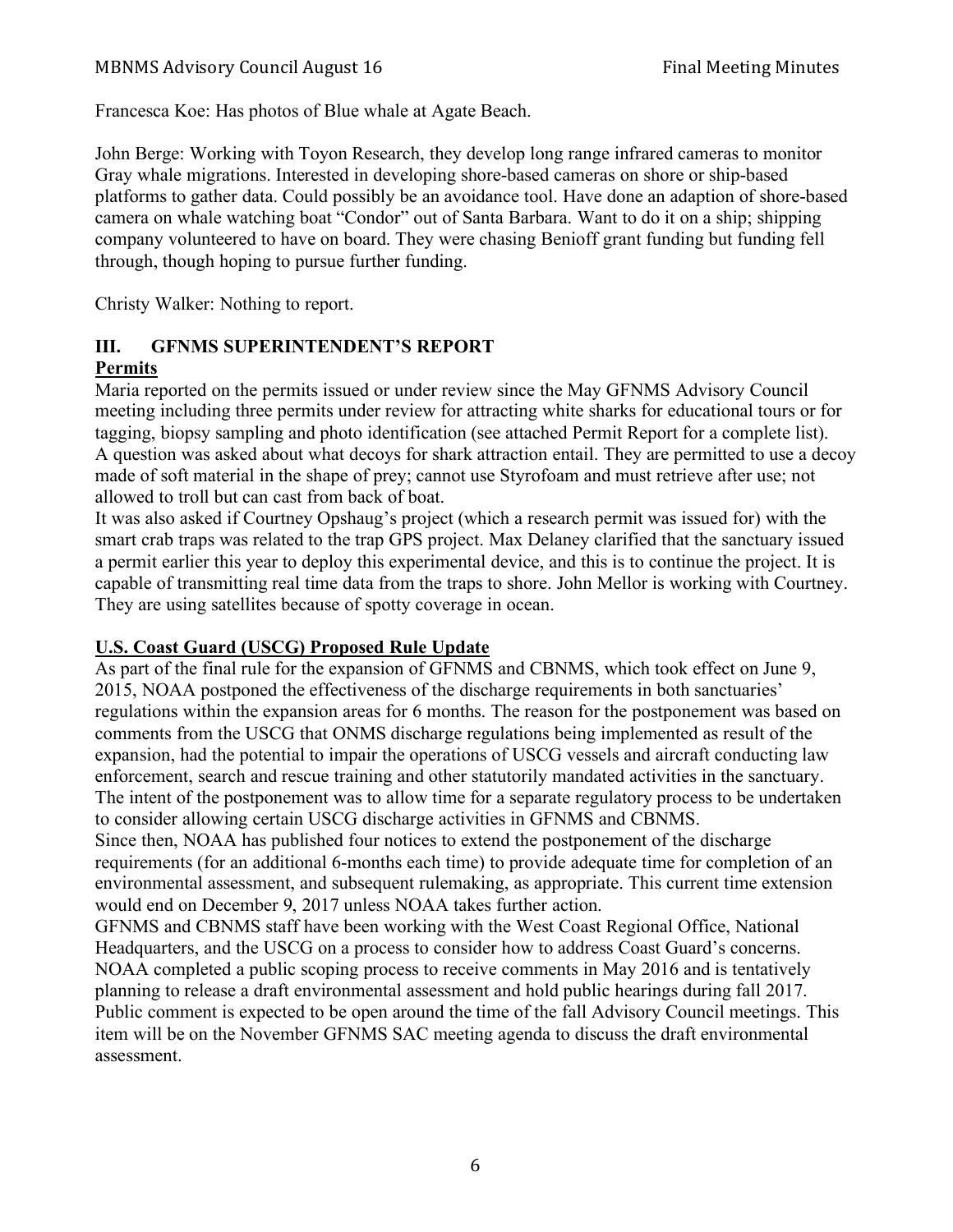#### **Conservation Science Update**

Conservation Science staff met with a representative of the Kashia Band of Pomo Indians of the Stewarts Point Rancheria, California. They reached out to us to learn more about our Beach Watch program and our human activities monitoring data, which Beach Watch provides to the State's MPA Watch program. The tribe is interested in initiating monitoring programs on their ancestral lands along the Sonoma County coast. Beach Watch, which started wildlife and human use surveys in the area in 2014, is of particular interest to the tribe. Conservation Science staff provided an overview of Beach Watch, volunteer recruitment and training, and how protocols have evolved over the past two decades to provide coastal managers with targeted data, pertaining to their site specific management issues.

The first training of the new Beach Watch class will be held in Sonoma next week. We recruit new volunteers and hold trainings about every 3 to 4 years. We are concentrating more on the northern coast in adding new beaches. Contact Kirsten Lindquist for more information:  $k$ lindquist@farallones.org.

Conservation Science staff met with staff from Point Blue Conservation Science to revise our long term monitoring of rocky intertidal habitat at Southeast Farallon Island. We are also working with staff from PISCO and MARINe programs to re-establish monitoring on the island this coming winter. Data sharing agreements and graduate student efforts were also discussed.

Conservation Science and Headquarters' staff provided input on the document "Guidelines for Assessing Exposure and Impacts of Oil Spills on Marine Mammals." This document will serve to provide guidance on the assessment and restoration of marine mammals injured by oil spills. This document was initially drafted during a workshop hosted by NOAA's Office of Response and Restoration and the Office of Protected Resources held in Seattle during August 2015. The document focuses on strategies to improve intra-agency coordination and understanding of the various species marine mammals affected by oil pollution, and net benefits of response and damage assessment actions.

#### **Education Programs Update**

151 youth participated in our 40-hour Marine Explorers Youth Program this summer. For Get Into Your Sanctuary (GIYS) Day on Saturday August 12<sup>th</sup>, partners hosted a whale watch trip to the Farallones and two family Crab Fishing workshops, partners led GIYS trips in Jenner, and Point Reyes and Fitzgerald Marine Reserve hosted a special Get Into Your Sanctuary Day event. The White Shark Naturalist Class is full with 50 participants, the class will be held on August 19<sup>th</sup> at the GFNMS offices. Mark your calendars for Sharktoberfest, Saturday, September 30th, 11am to 4pm at the GFNMS campus.

Cea Higgins noted that the an additional partner, Greater Farallones Association, Get Into Your Sanctuary Day whale watch cruise scheduled for August  $12<sup>th</sup>$  was cancelled and is rescheduled for October 21st.

## **IV. UPDATE ON ACTIVITIES IN MBNMS NORTHERN MANAGEMENT AREA Vessel Groundings**

On the morning of July 13th, a 25-foot panga grounded on Pescadero State Beach. USCG responded first and contacted Homeland Security Immigration and Customs Enforcement (ICE) as well as GFNMS staff. The vessel was found intact with 200 gallons of fuel and two 200-HP engines onboard; no pollution spill or sheen was observed. GFNMS staff worked with USCG and ICE to ensure that the vessel would be removed immediately. USCG was prepared to mobilize a salver to remediate the spill hazard, however, ICE ended up seizing the vessel for evidence since they deemed this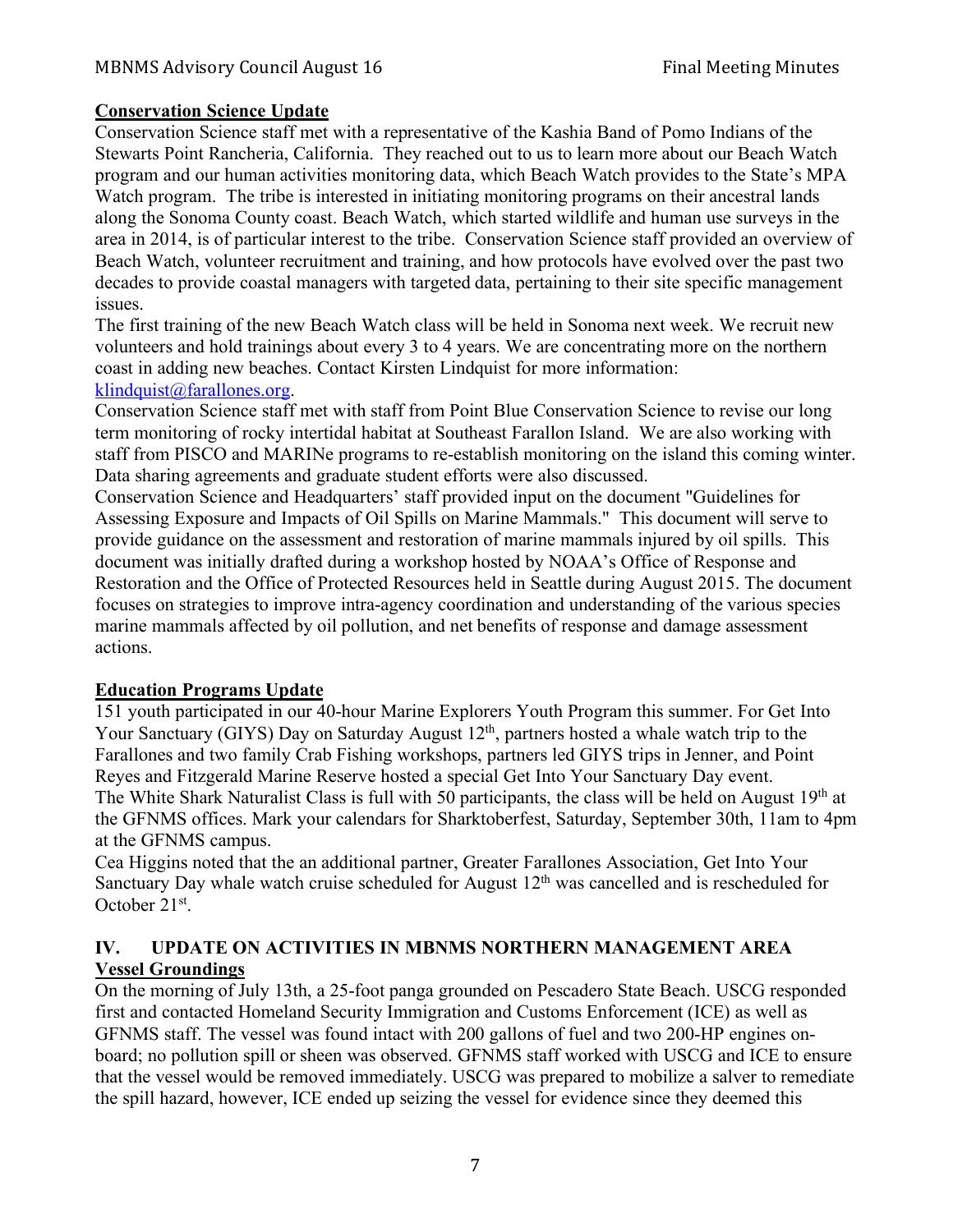incident a criminal investigation. ICE contracted Vessel Assist to remove the vessel and they were able to take advantage of the afternoon high tide and tow it off the beach with the fuel and engines still on-board. The panga was towed to Santa Cruz Harbor and loaded on a truck for transport to the Homeland Security impound lot in San Diego.

## **Education & Outreach/Exhibits**

In fiscal years 2015, 2016, and 2017, we assisted with the development of Sanctuary exhibit conceptual design for the Randall Museum in San Francisco for their Ocean Hall focusing on sanctuaries; consulted on the Climate Change and Fishing Culture Exhibits at the Aquarium of the Bay in San Francisco which receive 800,000 visitors per year as well as consulted on the Whale exhibit at the California Academy of Sciences in San Francisco (1.5 million attendance) The San Francisco Zoo is redesigning their parking lot and putting in a new oceans exhibit hall, and the new ocean classroom will have educational programs. It opened for Oceans Day and we are putting in a semi-permanent exhibit. At California Academy of Sciences in San Francisco, we are working to update the major California Coast exhibit that shows the new sanctuary expansion boundaries. Elizabeth Babcock wants to collaborate on next summer's whale exhibit.

#### **Education Programs**

Delivered 20 hour Oceans After School Programs to students in San Francisco; in fiscal year 2015 to 447 students; in fiscal year 2016 to 414 students, and in fiscal year 2017 to 359 students. Delivered At-Your-School Program to students in San Mateo, San Francisco, and Marin; in fiscal year 2015 to 4,086 students; in fiscal year 2016 to 3,995 students; in fiscal year 2017 to 3,488 students. Continuing LiMPETS: Long-term Monitoring Program & Experiential Training for Students monitoring sites in San Mateo, San Francisco, and Marin. Delivered Marine Explorers Camp in San Francisco; in fiscal year 2015 to 69 youth; in fiscal year 2016 to 73 youth, and in fiscal year 2017 to 144 youth. We have partnered with Exploratorium on their teacher workshops in San Francisco last year and this year. Delivered the WAVES program, a 50 hour marine science mentorship and education program for atrisk youth in San Francisco, in 2016 and 2017. Delivered Fishermen in the Classroom in San Mateo and San Francisco counties; in fiscal year 2015 to 420 students; in fiscal year 2016 to 413 students; and in fiscal year 2017 to 899 students. Developed and delivered "Every Kid in a Park" program in partnership with Golden Gate National Recreation Area in San Francisco for the last two years. Partnered with Marine Science Institute in San Mateo in 2016 and 2017.

## **Public Programs**

In 2016 we hosted a Shark & Tuna Soirée for 200 people at the Jewish Community Center in San Francisco and Sea Otter Soirée for 195 people at the San Francisco Zoo. In 2017 we hosted Big Whales Soirée for 175 people at the Bay Model in Marin and Octopus Soirée for 200 at the San Francisco Zoo. Hosted World Ocean Day program for about 300 visitors at the San Francisco Zoo for last two years. Hosted Sharktoberfest, a festival celebrating sharks, in San Francisco with 750 attending. Hosted Family Programs at the sanctuary Visitor Center in San Francisco; in fiscal year 2016 for 735 people and in fiscal year 871 people attended. Co-sponsored the San Francisco International Ocean Film Festival; 4,250 people attended in fiscal year 2016 and 3,865 people attended in fiscal year 2017.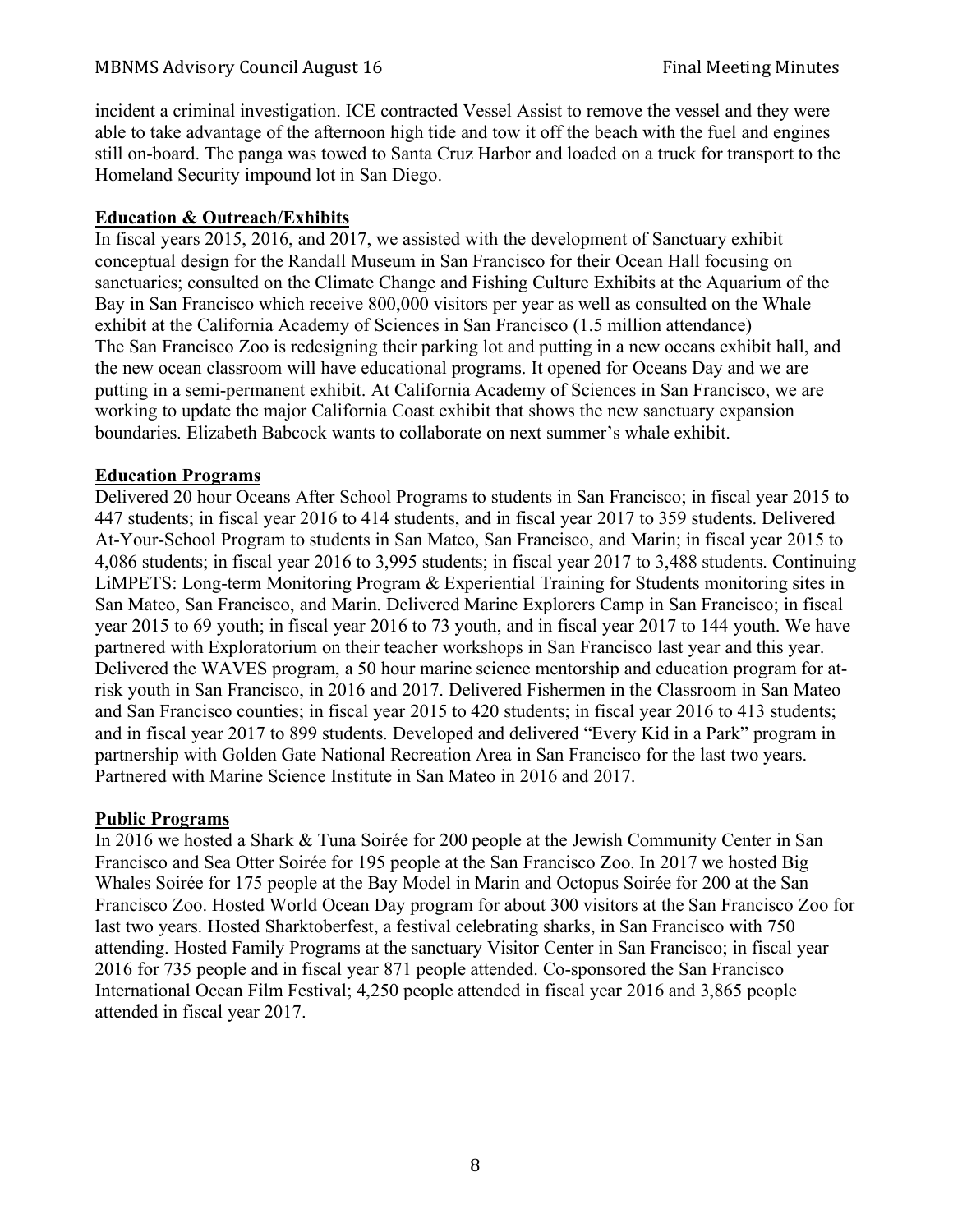#### **Special Programs**

Served on Ocean Views advisory board for Pescadero and La Honda school districts in San Mateo County; served on San Francisco Bay Area Climate Literary Impact Collaborative; served on KQED's Science Partnership Working Group.

A question was asked about what the soirees entail. Next will be in November. They are an enjoyable and entertaining night of learning. We bring in an expert on a certain subject area, host drinks, art displays and activities followed by a fun and engaging lecture. Learn about different species in sanctuary. Ticket prices are generally \$15-20 per person, a sophisticated evening for adults. Considering "extreme sea animals" for next theme. It is a combination of great speakers, art, science, and music. We can share information on the next event with MBNMS SAC.

#### **Citizen Science**

Working with Cal Academy of Sciences on Rocky Shore Stewardship Partnership at Pillar Point Harbor; there is concern about excessive recreational take of intertidal organisms. The program educates public on take regulations in tide pools, teaches responsible behavior, and helps guide people to responsibly watch wildlife in the rocky intertidal. Beach Watch monitoring from Año Nuevo to Manchester Beach in Mendocino County; includes MPA Watch within two state MPAs in the MBNMS; we partner with MPA Watch data on public use. Marine debris monitoring in northern management area; one Accumulation study plot at Ocean Beach and one Standing Stock plot at Año Nuevo.

#### **Marine Protected Area Collaboratives**

We are on the San Mateo Collaborative and the Golden Gate Collaborative.

## **Conservation Science**

ACCESS surveys off San Mateo County and recently within Santa Cruz and Monterey counties. Work with Sarah Allen on Central & Northern California Harbor Seal Census including Ano Nuevo, Pescadero, and Fitzgerald Marine Reserve. In 2016, *Nautilus* did an ROV exploratory cruise and mapping at the Farallon Escarpment; also went down to Pioneer Canyon and saw deep sea coral communities; was described as a "bamboo coral forest". Collaborated on multibeam and backscatter data with USGS modeling the substrate; added photos to our library and SIMoN (Sanctuary Integrated Monitoring Network).

#### **Ship Strikes to Whales**

We have been working with the shipping industry on this issue; Michael Carver from Cordell Bank is the lead for three sites. We have requested a voluntary speed reduction (VSR) that vessels slow down to 12 knots in the shipping lanes. Channel Islands National Marine Sanctuary and the Bay Area Air Quality Board are working with us to offer an incentive. Got an overwhelming response. The monetary incentive is \$250 if vessels slow down between Channel Islands to Bay Area ports and vessels must apply for the incentive. The incentive for slowing down approach or leaving San Francisco vessel traffic areas is \$1000 per transit. This incentive reduces air emissions as well as reduces lethal ship strikes to whales. We look forward to reporting back on success and if we see further reduction in speeds. In 2015 we had 17% cooperation in slow down; 2016, we had 29% cooperation; hoping for 50% cooperation this year. This is the percentage of transits and there are over 3,000 transits. Elizabeth suggested corporate sponsorship. Channel Islands has gotten additional funds and they are contributing the \$250. If there continues to be interest we will explore additional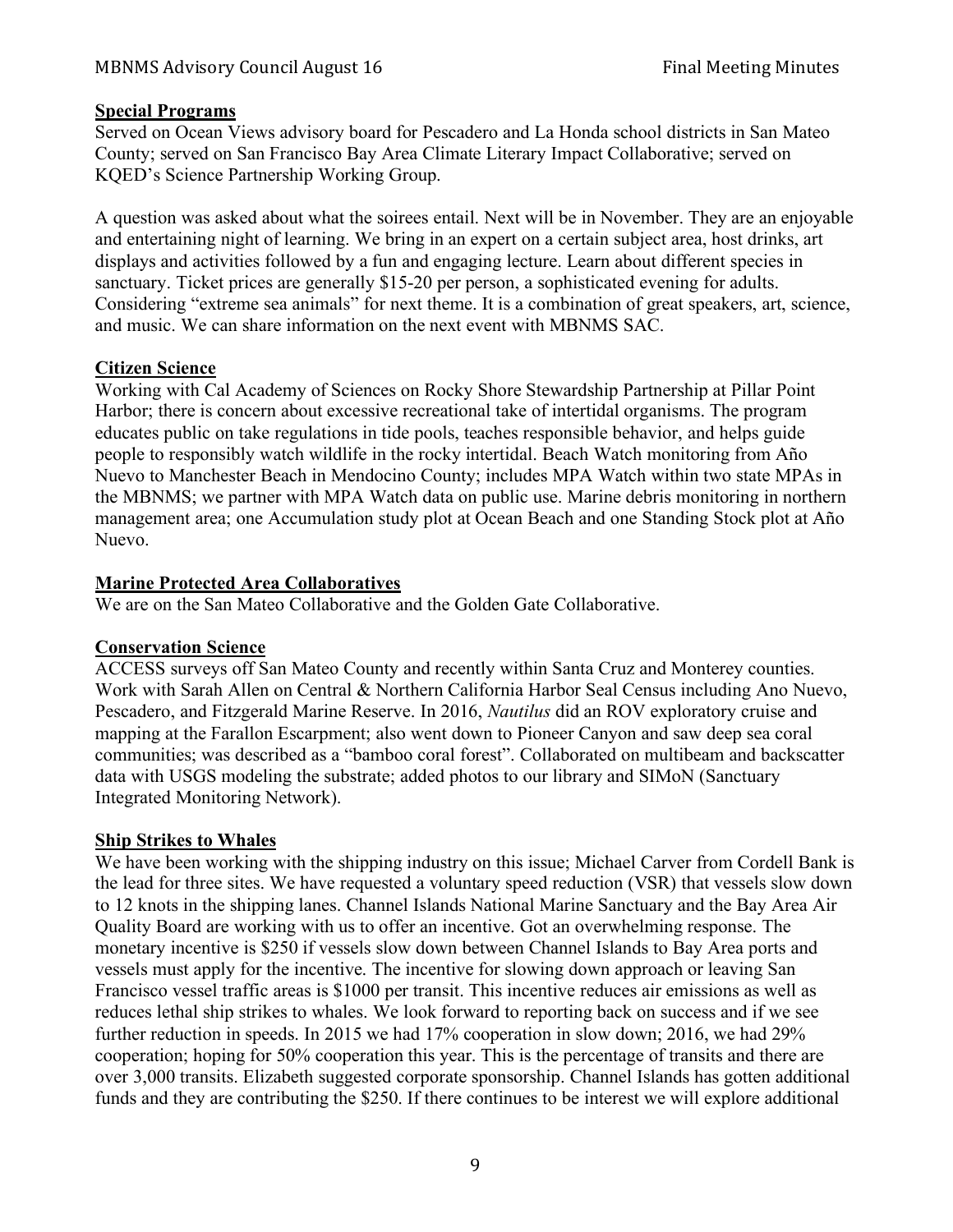funding. The incentive is per trip traveling in the San Francisco shipping lanes, which includes the southbound lane off San Mateo County.

A question was asked if we have done calculations on the time difference of 12 knots versus higher speeds. Maria clarified yes, we look at time and cost. It does not add much time. Looking at how it affects cost, positively and negatively. Sarah Allen that the National Park System may want to collaborate with the sanctuaries on vessel speed reductions.

A member of Monterey Bay SAC shared information from the whale disturbance working group; they had a Moss Landing researcher on whale strikes; his theory was that the size of the ship and the distance between bow to engine can affect the strike. Whales hear the engines but the front of the ship is so far ahead that they don't recognize in time to move. Maybe there is a way ships could install sound generating device on bow of ship to help whales identify proximity of ship.

A question was asked if the incentive is one or both ways? The incentive is just one-way; it is based on individual transits.

Barbara asked if the monetary incentive is appealing to large ships. Maria noted that they find the positive publicity appealing. Combined with public relations it is a positive thing and helps people understand that this is an issue. For many companies there is a long chain of command. When the SAC had the joint sanctuary workgroup five years ago, potential impact of ship noise on natural behavior came up. Some of the researchers were concerned that making a lot of noise to scare the whales away would be improper impact on natural behavior, so the working group did not include that strategy.

#### **Seabird Protection Network**

Presented to seven kayak clubs along the peninsula and presented to seven pilot associations and clubs throughout the region, including Unmanned Aircraft System (drone) hobbyists at the Hiller Aviation Museum in San Mateo; led efforts at the Golden Gate Marine Protected Area Collaborative to develop and distribute a waterproof brochure for boaters in the Bay Area including information about San Mateo County marine protected areas and special closures; Released a series of YouTube videos detailing the history of the program, with a strong emphasis on Devil's Slide Rock and partnerships with Half Moon Bay pilots and the California Highway Patrol; placed a sign at Half Moon Bay Airport, and a Kiosk at the San Carlos Airport aimed at flying high. Also working with the Half Moon Bay and San Carlos airports and local pilot community to educate about sensitive wildlife at Devil's Slide Rock; working with the local pilot community and regional airport managers, sent direct pilot mailings pre-airshow and then hosted an outreach booth at the Airshow to reach new pilots at the Pacific Coast Dream Machine Airshow; collaborating with the California Department of Boating and Waterways to implement an On-Board Fishing Line Recycling Program in which several passenger fishing vessels in Half Moon Bay are participating; working with staff from Natural Bridges State Park to install a wayside sign discouraging seabird disturbance.

## **Emergency Response**

Responded to the discharge of 12 containers in the southern shipping lane and conducted surveys to locate containers within MBNMS; materials have washed up in Drakes Bay and Pacifica, but no containers in Monterey Bay; responded to six vessel groundings along the San Mateo coast, including two panga boat groundings; damage assessment planning with the Joint Assessment Team, trained and tested rapid damage assessment forms for sandy beach and rocky intertidal habitats, contributed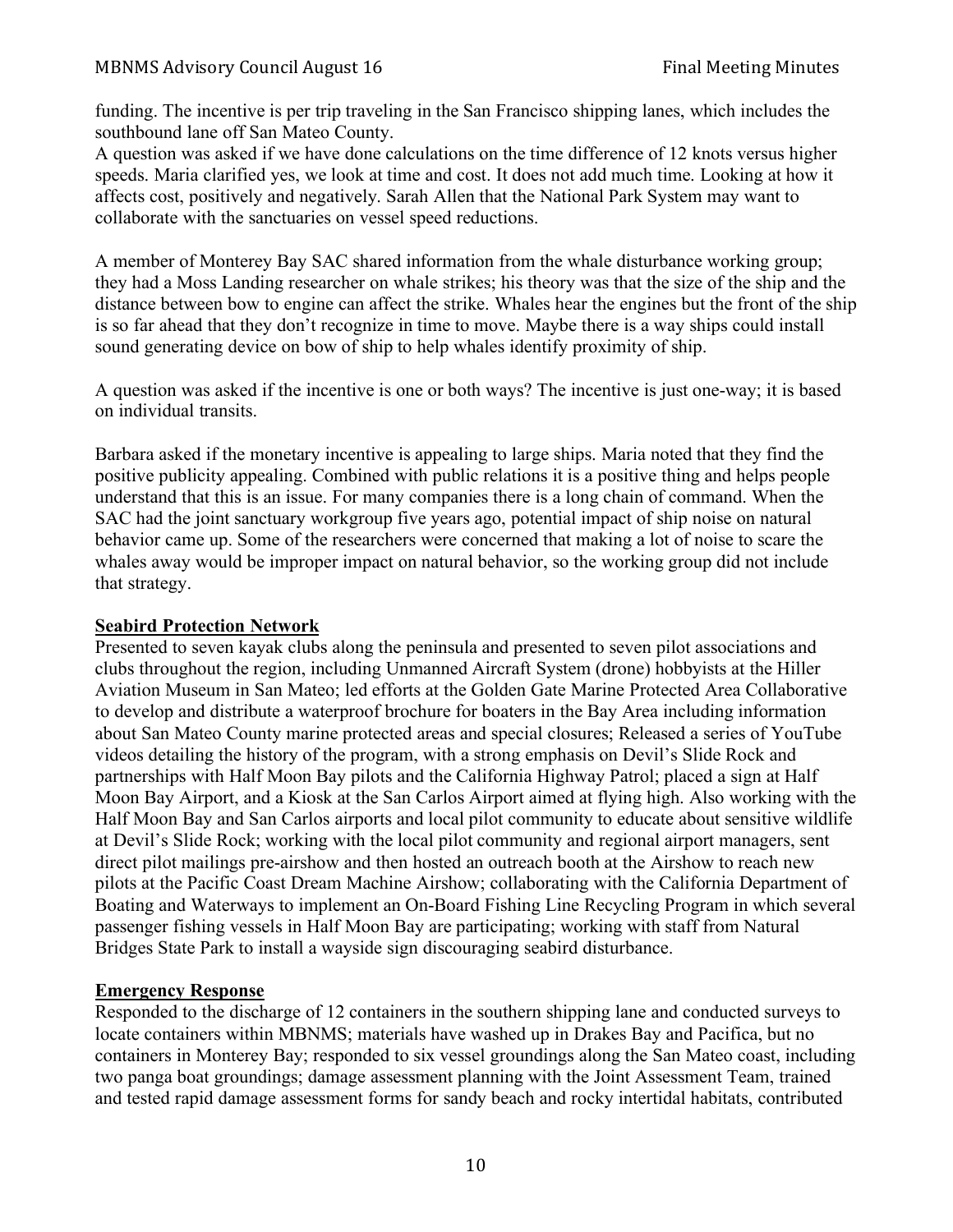to new manual on Best Management Practices to assess damages to marine mammals, which is a national report through National Marine Fisheries Service and National Ocean Service Office of Response and Restoration and Office of National Marine Sanctuaries; assessing the location and impacts of a sunken dry dock (over 500 feet in length), which occurred in October 2016 in Pioneer Canyon.

A question was asked if there were toxic materials in the containers? Matson shipping company said the containers were empty; however, bread bags washed up on Drakes Beach.

## **Permits and Resource Protection**

Issued Maverick's Surf Contest authorizations in 2016 and 2017, and coordinated with enforcement and safety agencies to plan for the event. Permits issued include: White shark research permit, LiMPETS permit for two intertidal monitoring sites in the northern management area, research permit for development and deployment of a smart crab trap outside fishing window; research permits in 2016 and 2017 to deploy moorings for upwelling study outside Golden Gate; research permit for surface wave motion moorings off of Half Moon Bay (HMB); research permit to sediment collection at Pillar Point for DNA analysis; research permit for discharging XBTs to study deep-sea canyons in northern MBNMS; research permit for a mooring an ADCP and deploying of an unmanned sailing vessel off HMB.

Other highlights include serving as a member of Santa Cruz Littoral Cell Workgroup (which includes southern San Mateo County) in an advisory capacity; guiding the alternatives analysis for the North Half Moon Bay Shoreline Improvement Project (A.K.A. Surfers Beach); attending the Area Contingency Planning Meetings for USCG District 10, which includes the waters off San Mateo County; staffed an Overflight Working Group that included reviewing the Devil's Slide Rock area of San Mateo County; attended meetings and provided technical expertise to the MBNMS Advisory Council Motorized Personal Watercraft subcommittee.

# **Climate Change**

We have had publications on climate change that affect the northern management area including "Climate Change Indicators: A Monitoring Inventory and Plan for Tracking Climate Change in the North-central California Coast and Ocean Region". Highlights also include hosted Climate Change and Focal Resources for North-central California Coast and Ocean Region workshop and Climate Change Vulnerabilities for the North-central California Coast and Ocean Region workshop and using ACCESS CTD data as proxy for pH throughout water column.

# **Maritime Heritage**

Highlights include *Nautilus* expedition to explore the USS *Independence*; collected fine scale mapping data and stereo-image data of hull of ship (approximately 36 hours of video). Telepresence and lecture series outreach as well as 2,450 news stories with more than 115 million media impressions. Discovered two new sponge species on the *Independence*. Hosted a group from UC Berkeley Lawrence Livermore Labs to look at radioactivity on vessel to see if it posed any threats; tested as normal background levels. GFNMS would like to conduct a follow-up survey to take samples of hull.

# **V. MBNMS SUPERINTENDENT'S REPORT**

MBNMS is working on a US Forest Service partnership focusing on California sanctuaries and national forests to highlight shared mission and watershed connection and values they provide.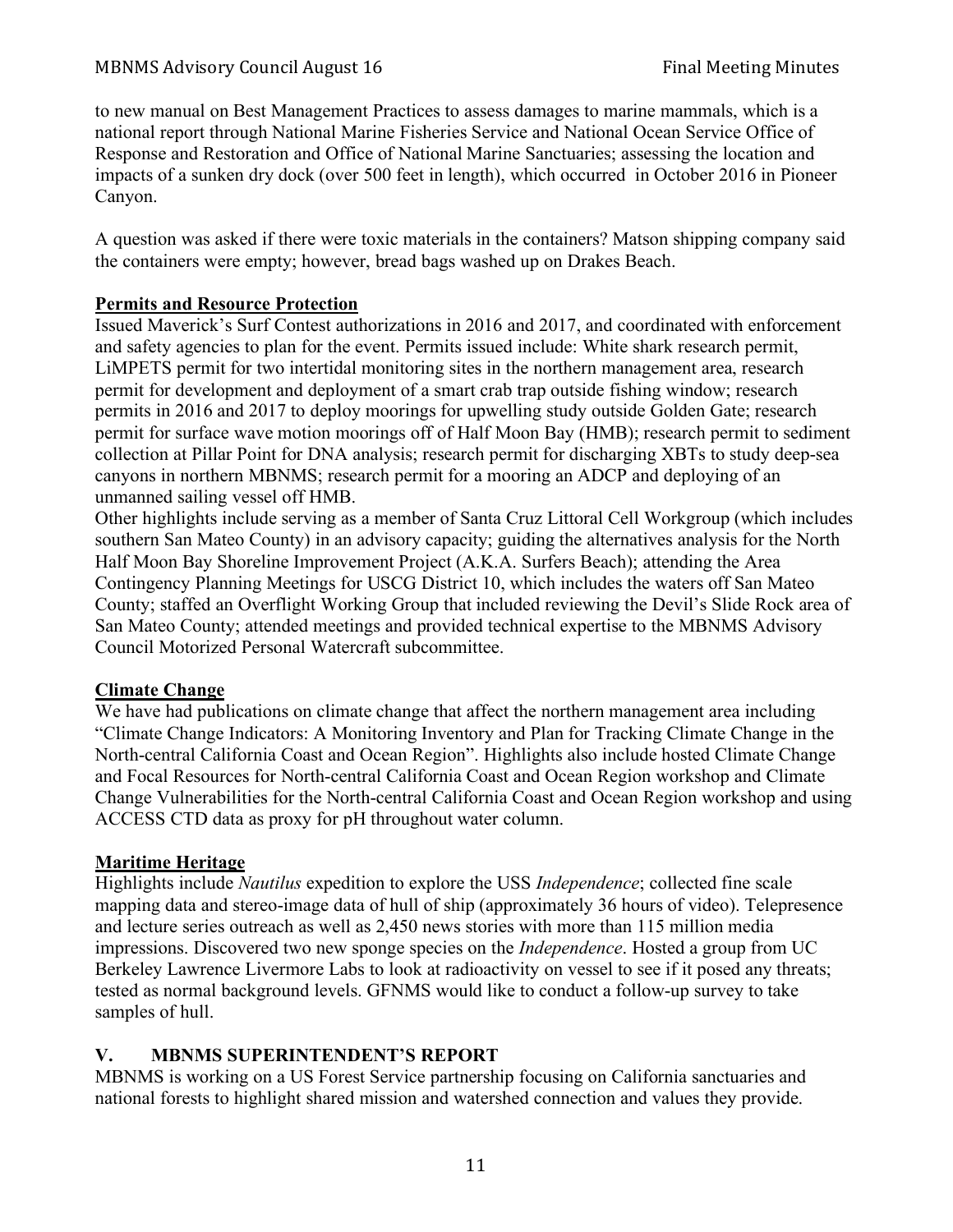Shared learning opportunities to identify partnerships; Paul went to visit Stanislaus National Forest. Introduced Jeff Marsolais is Acting Deputy Regional Forester/Forest Supervisor at Tahoe Basin National Forest. Jeff shared that they have much of the same as we do in terms of close connections with communities, responsibility to manage resources for present and future generations. It has been a privilege to have this partnership unfold. Looking at ways to share resources differently and how we share in the responsibility of managing America's resources. Tahoe has a federal advisory committee where he works with stakeholders as a federal official.

The ACCESS cruise expanded to Monterey, would like to continue seeking funding. Used settlement funds with NMFS to characterize Essential Fish Habitat areas and Voluntary Management areas. Still working through Pacific Fishery Management Council (PFMC) process. Goal to get baseline conditions using AUV and crew, still going through images from cruise and georeferencing for mapping.

Looking at how pervasive microplastics are. Conducting microplastics cruise with Moss Landing Marine Lab, taking samples off Santa Cruz Beach boardwalk and marine outfall. Through laundry and discharge of effluent water, finding that water has microplastics and fleece remnants; seeing steady stream coming out of sewage outfalls. Went out with Monterey Bay Aquarium Research Institute (MBARI) at Davidson Seamount taking samples way offshore. Seeing a lot of variation in day versus night, and with current shifts. Going through data to analyze samples.

Also working with MBARI on deep-sea coral planting; it is expensive and difficult. If it is successful, it could mean big things for areas that have been impacted. Have been transplanting corals on Sur Ridge, has been successful across five species of deep sea coral. Looking at old growth coral (500- 1000 years old), how they grow, how to recover, going back to Sur Ridge in October to do ocean acidification work using benthic respirometers.

#### **Desalination Update**

On track to finish in fall; final EIS released in March with many public comments; proposed special use permit for desal pipeline in sanctuary. Working with Caltrans and Coastal Commission on Mud Creek mudslide to get road open and deal with debris. Authorized permit to construct replacement road over the slide. Will require debris manipulation. Authorizing rock/sediment retention to protect black abalone. Will require 5 year monitoring and onsite monitoring.

## **MBNMS 25th Anniversary Events**

- a. Aug 26<sup>th</sup> Coastal Discover Fair in San Simeon
- b. Sept 9<sup>th</sup> Appreciation Event at SEC in Santa Cruz
- c. Sept  $16<sup>th</sup> 25<sup>th</sup>$  Anniversary Gala
- d. Sept 26th Monterey Sportsfest Sanctuary Celebration Event (Family Movie Night)
- e. Oct 14<sup>th</sup> Lecture series part  $3 -$  Scott Benson @ SEC
- f. Oct 19th Offshore Habitats Lecture at the Pacific Grove Museum of NH
- g. Nov 15th Seamounts Lecture at PG SEC
- h. Nov 16<sup>th</sup> Seamounts Lecture at PG MNH

#### Advisory Council Member Discussion:

It was suggested to consider not offering fleece products in our shops or visitor centers. Share information on fleece and microplastics if available.

A member asked about who is responsible for dealing with beached dead whales. It depends on where it comes ashore. Have tried to work out with NMFS to tow to Big Sur for condors to feed on it but the whale fell apart on way down. A whale in Pebble Beach was towed out and sunk offshore;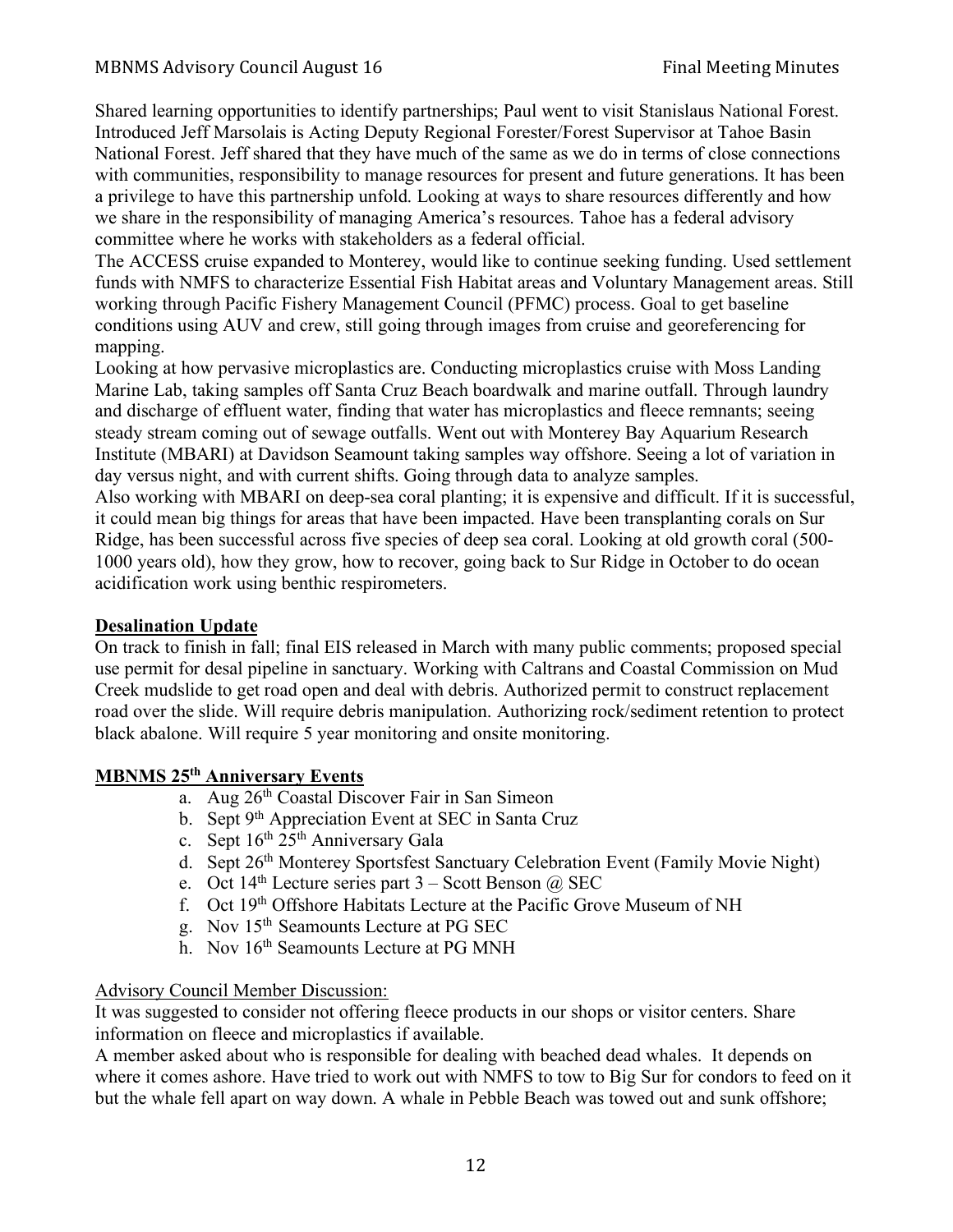will be studying whale falls. If EPA gets involved, requires a permit to dispose of a whale in the sanctuary.

# **VI. UPDATE ON ACTIONS PERTAINING TO MBNMS NORTHERN MANAGEMENT AREA**

GFNMS Council Recommendations: Continue to prioritize the training of public safety personnel with Motorized Personal Water Craft; Present MBNMS AC subcommittee findings to the GFNMS AC and have a discussion about public usage.

MPWC Subcommittee Recommendations: Change MBNMS regulations to allow MPWC use at Mavericks during High Surf Advisory conditions (from High Surf Warning); Continue dialog and planning required for volunteer groups.

GFNMS Council Recommendation: Maintain the existing permitting process regarding seabirds and the continued discharge regulations related to chumming for seabirds.

MBNMS Seabird Protection Actions: Research permit process remains in place; Continue outreach and dialog with operators on permitting requirements

Accepted GFNMS AC Overflight Working Group Recommendations: Request the FAA to change chart markings to make pilots aware of Devil's Slide Rock and risks to resources; Immediately engage with FAA's current process to reconsider Class B Airspace to better support this need; Gather data on whether this approach worked.

GFNMS Council Recommendation: Greater Farallones NMS proceed with an open, transparent National Environmental Protection Act (NEPA) process to address San Francisco Pacifica Exclusion Area (closure of the Donut Hole).

MBNMS Action: Three scoping comments received in favor of expansion to include Pacifica Exclusion Area: MBNMS Council ranked expansion low priority; Agency consultations (both external and internal) resulted in decision to leave Exclusion Area in place

GFNMS Council Recommendation: Monterey Bay National Marine Sanctuary articulate a definition of beneficial reuse of clean dredged materials from harbors or other appropriate materials from other sources at the San Mateo County Surfer's Beach site.

MBNMS/GFNMS Action: MBNMS and GFNMS staff worked with harbor on beach nourishment options immediately available to Surfer's Beach; Surfer's Beach Pilot Project development; Beach nourishment white paper (GFNMS); Analysis of beach nourishment options

Pushing for draft of management plan, hoping to finish by this year; public draft by early 2018.

# **VII. OFFICE OF LAW ENFORCEMENT UPDATE**

Transition workforce to enforcement officers and special agents. Two years ago OLE was able to put plan in place for hiring, started with Brian Christy. Lots of focus on enforcement officer positions, more than doubling the agents. OLE have added many positions: 5 in California. Probably next spring before OLE can hire 10-12 more. OLE is still in a position to hire veterans either in military or just out. Next week there is a hiring fair in Virginia in effort to hire there.

There was a hiring freeze but it has been lifted this past spring after eight years for special agents. There is a requirement for OLE members to retire by the age of 57. OLE had massive losses with no new hires. OLE advertised for the first time in 10 years and will be hiring 8 special agents. One in east coast, Alaska, Samoa, and 4 in California (Alameda, Long Beach, Monterey, Santa Rosa).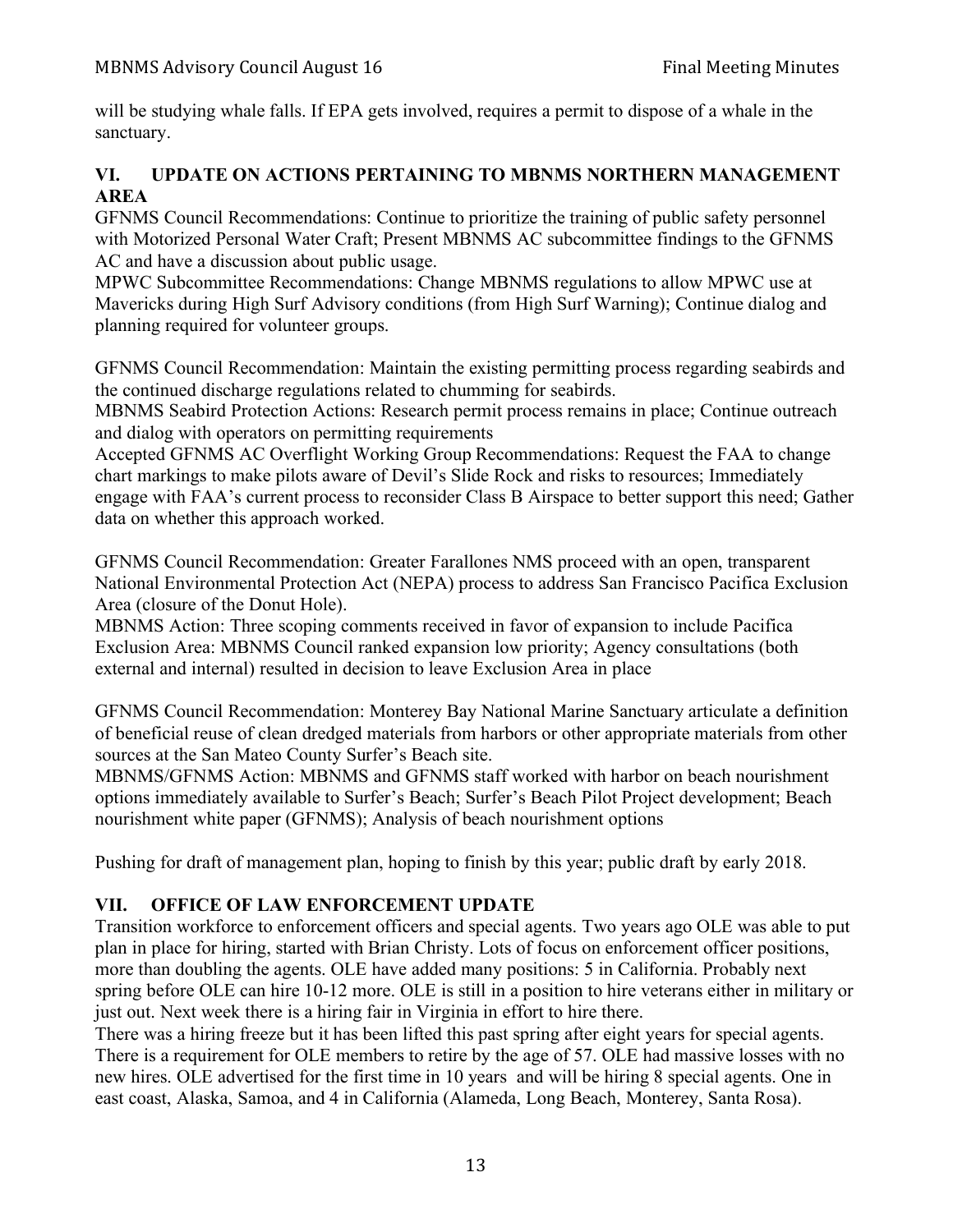Another priority is IUU: Illegal Unreported Unregulated Fisheries. Officers stationed in airport areas such as Long Beach, Seattle, Portland, as ports of entry.

To find out about violations, penalties, policies, visit NOAA GCEL: www.gc.noaa.gov/enf. Enforcement hotline phone number: 1-800-853-1964.

# Advisory Council Member Discussion:

A question was asked why Sacramento has two field officers versus the coastal locations. It has to do with Endangered Species Act (ESA) listed salmon and Delta, and habitat degradation, as Delta issues with ESA are very significant. Brian Christy added that a third party study that went to sanctuaries is how they selected locations for officers and agents, as well as infrastructure that exists.

# **VIII. PUBLIC COMMENT FOR ITEMS NOT ON AGENDA**

Bart Selby: Comment on pelicans and harbor disruption. Noted that harbors are now filled with wildlife. We need to protect wildlife in harbors, not just sanctuaries. Boats are going faster than 10-15 knots and wildlife are vulnerable. Pelicans are hooked and are cut on fishing gear. This area is one of the most important pelican roosts. Have to worry about predators, difficult to land on rocks. Do not want to flush pelicans as it may cause damage.

Judy from Pelican Media shared the "Pelican Dreams" film.

Rebecca Duerr/International Bird Rescue, two wildlife clinics serving San Francisco and Los Angeles. Primary care provider for birds in sanctuaries. Treated 5,000 pelicans in fishing line interactions. Large number from Monterey bay and Santa Cruz; wharf beach and waterfront are an issue. Lots of damage and injuries to body of pelicans, and they are expensive animals to treat.

Leora Feeney/Golden Gate Audubon Society. Conducted 400 surveys of breakwater in Alameda; crucial to Alameda's wildlife. Seen lots of flush and lots of danger; working with Fish and Wildlife, funded and placed signs on the breakwater and disturbances were reduced. Only took 1 citation and no further ones. Many disturbances are unintentional. In alameda, fishermen have containers to recycle their lines. Dock in alameda was removed. Project to place a seal float.

Mary Lorenas – Thanks to Fish and Wildlife for their enforcement of illegal fisherboats*.* 

# **IX. BEACH NOURISHMENT WORKSHOP**

Doug George and Max Delaney of GFNMS and Brad Damitz of San Mateo County Harbor District gave a presentation on sediment in sanctuary beaches and the potential for beneficial reuse and beach nourishment. Doug reviewed sediment processes and how they affect us locally. He discussed beneficial reuse and beach nourishment (BRBN) as well as the federal and state requirements to use sediment for beach nourishment.

Brad Damitz introduced the Surfer's Beach Sand Replenishment Pilot Project. In 2009, US Army Corps of Engineers (USACE) completed an appraisal of Pillar Point Harbor showing erosion had increased since the construction of the East Breakwater in 1961. USACE determined there is no federal interest (funding) to pursue a beach nourishment project. The Board of Harbor Commissioners then voted to pursue this without USACE and started looking for funding. In 2016, they submitted a grant application for \$800,000 to Division of Boating and Waterways and approved July 2017. A funding request was submitted to Ocean Protection Council for \$75,000 and a grant agreement was signed June 2017. The pilot project will involve a one-time placement of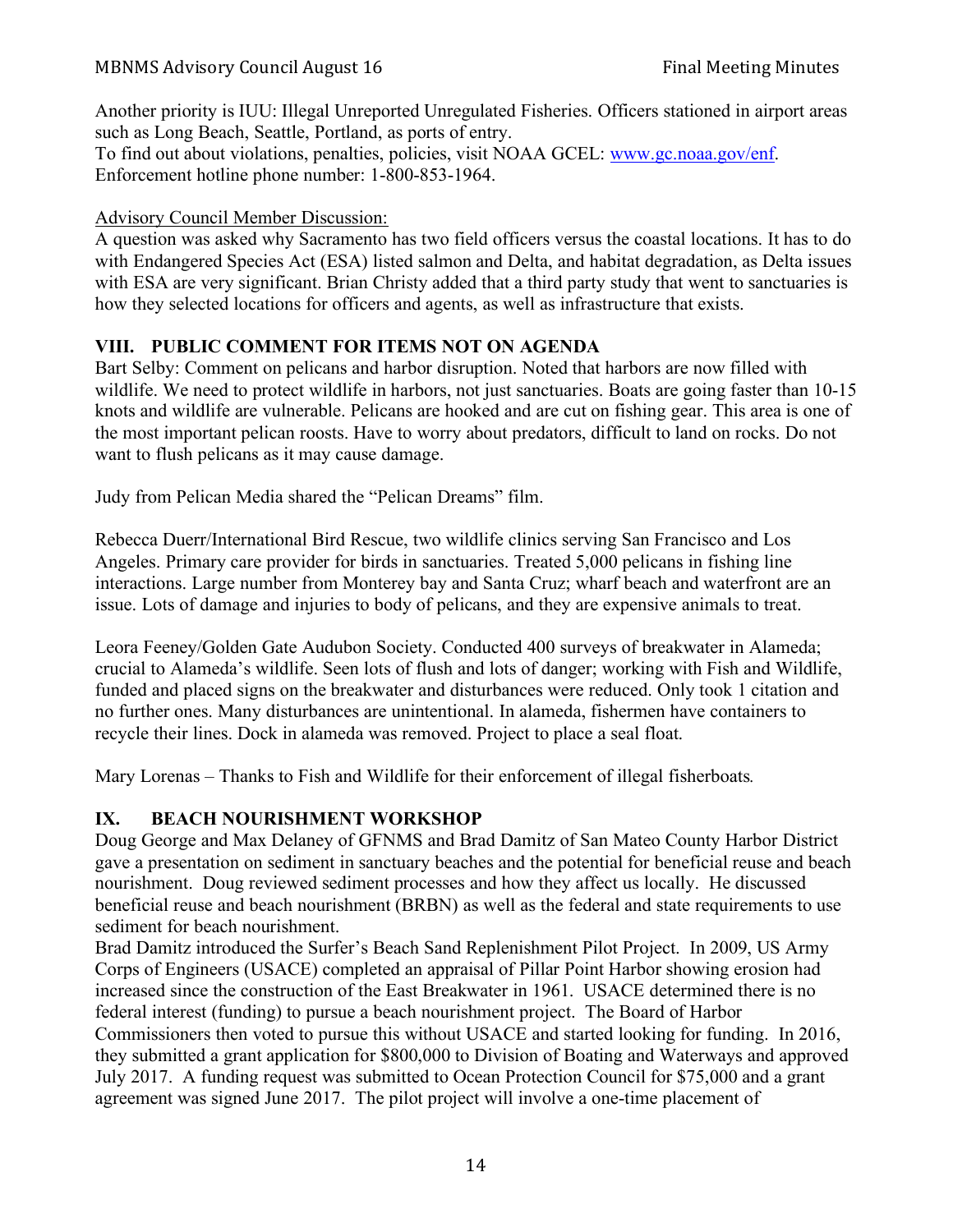approximately 75,000 cubic yards of sand. The benefits and impacts will then be studied including biological and physical monitoring. The overall goal is to address the accelerated coastal erosion rates as a result of the construction of the East Breakwater.

Max Delaney then reviewed the regulatory setting for conducting beach nourishment from beneficial reuse. USACE and US Environmental Protection Agency (EPA) usually take the lead on these projects but many federal and state agencies are involved in approving BRBN. He reviewed MBNMS regulations that may apply to BRBN projects. MBNMS regulations prohibit permitting or approving of disposal of dredged materials except at disposal sites already authorized by EPA prior to designation of the sanctuary. However, there is no definition of disposal. MBNMS regulations can allow placement of clean non-dredged materials below Mean High Water (MHW) by issued permit. Placing cleaned dredged material above MHW doesn't require a permit. The regulations cannot allow disposing of clean dredged material below MHW.

#### Advisory Council Member Discussion:

There was conversation regarding current dredging in Pillar Point Harbor and the forensic analysis of the material inside the breakwater. It was asked how long this pilot project will be monitored. This pilot project is a short-term solution because the more permanent solution of moving the highway will take more than ten years to complete. This project gives CalTrans time to address the long-term solution. Clarification was requested on the issue of the definition of dredged material. Dredged material is already defined in the Clean Water Act. The National Marine Sanctuaries Act creates an issue by stating dredged material cannot be disposed of in a sanctuary. The question is more determining if dredged material can be defined to include disposal. It was expressed the public should be able to have input on this project. Opportunities for community members to learn more about this pilot project could go a long way in their support. The grant includes several public workshops to present information on the plan for this project.

Overall, both Advisory Councils agree (sense of the body) this is a good plan and support them proceeding. There was concern of doing a show of hands (or an informal vote) to show support because the Advisory Councils have been presented only one side/point of view on this topic.

## **X. MBNMS SANCTUARY ADVISORY COUNCIL (SAC) BUSINESS Approval of Meeting Minutes**

Approval of June, 2017 DRAFT Meeting Minutes. **MOTION:Dan Haifley, Gary Pezzi seconded.** (Vote: 10 in favor, 0 opposed, 2 abstentions)

Approval of July 10, 2017 DRAFT Emergency Meeting Minutes. **MOTION:Steve Scheiblauer, Brian Nelson seconded.** (Vote: 10 in favor, 0 opposed, 2 abstentions)

Approval of July 19, 2017 DRAFT Emergency Meeting Minutes. **MOTION:Rich Hughett, Dan Haifley seconded.** (Vote: 7 in favor, 0 opposed, 5 abstentions)

**Working Group Updates Conservation Working Group (CWG):** no new announcements

**Research Activity Panel (RAP):** no new announcements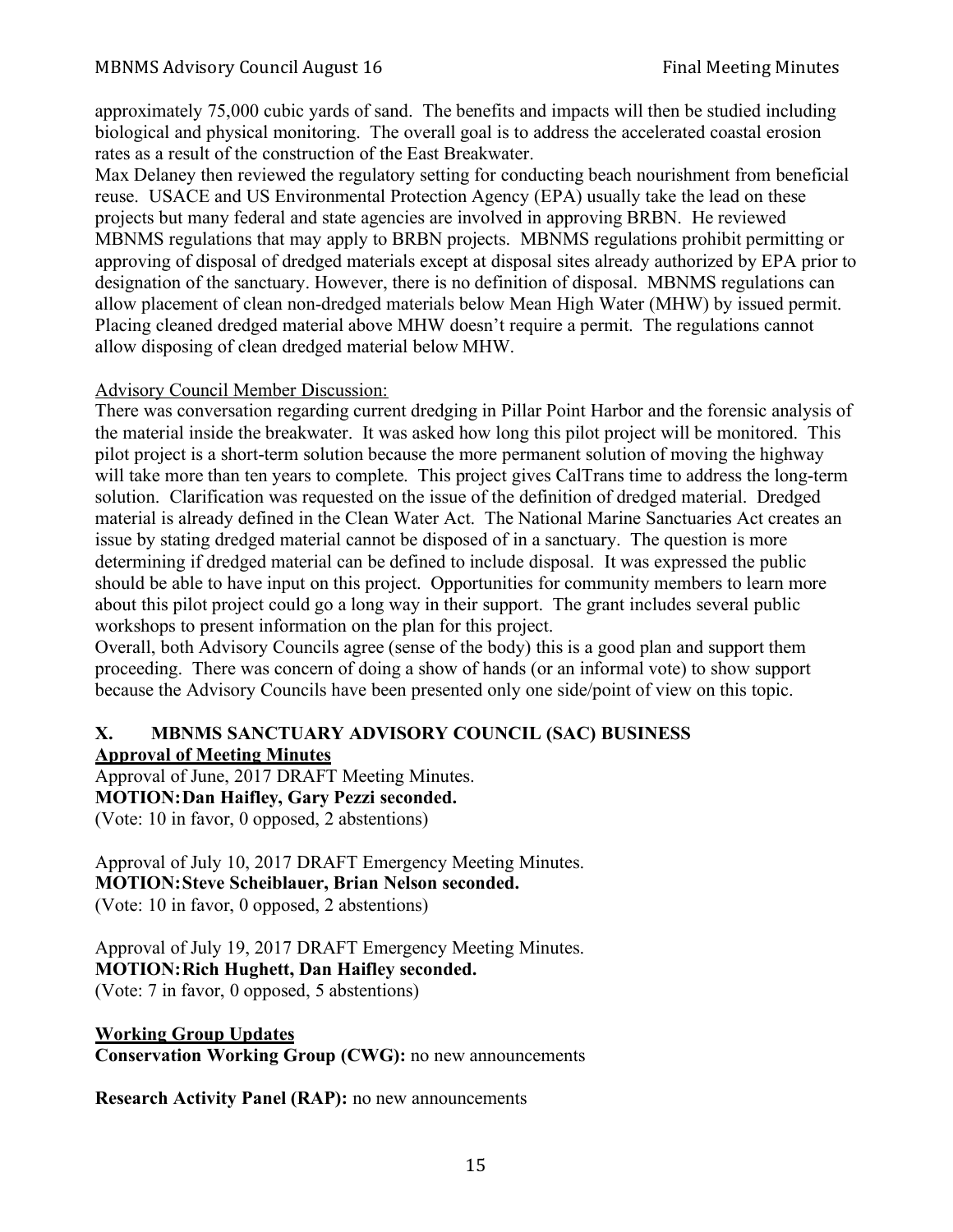**Sanctuary Tourism and Recreation Working Group (STAR):** Get Into Your Sanctuary promo newsletter was sent out. Recreation and Tourism newsletter also sent out. There are 604 active emails receiving the newsletter.

#### **World Heritage Site Sub-Committee:** no new announcements

#### **Member Reports**

Dan Haifley, At-Large primary: 830,000 petition signers, online comments, and resolutions were identified by the National Marine Sanctuary Foundation as having been logged in response to the President's Executive Order to review new and expansions of existing national marine sanctuaries and marine national monuments since 2007.

O'Neill Sea Odyssey will serve its 100,000th students in 2018 and just launched its national Next Generation Science Standards (NGSS) curriculum distribution program in partnership with the Pepper College Readiness Network.More. For more info, visit: oso100k.org.

Paul Reilly, CDFW primary: Early July saw increased recreational salmon fishing effort in Monterey Bay, culminating in one of the most productive days of the season out of Santa Cruz on July 15; unfortunately that was the last day of the 2017 sport season south of Pigeon Point.

Fishing for California halibut was comparable to the previous 2 years, although success was better in northern Monterey Bay and anglers were releasing relatively more sub-legal sized fish, a good sign of recruitment.

Due to the extension this year of the maximum allowing fishing depth to 50 fathoms, anglers were landing more bocaccio as well as the allowable limit of one canary rockfish per person; these are both fully recovered rockfish species.

The majority of landings of coastal pelagic species into Half Moon Bay, Moss Landing, and Monterey have been squid with about a half dozen boats or less operating from each port. Anchovies have been observed north of Monterey.

The Department has been involved in a 2-year process to amend its Master Plan for the development of Fishery Management Plans, under the Marine Life Management Act of 1998. There have been 13 information gathering projects for consideration as to how we prioritize our state-managed fisheries for management attention. A draft report is scheduled for completion in October, and we expect to start the process of presenting our recommendations to the Fish and Game Commission in February 2018.

Katherine O'Dea (via PJ Webb), Conservation primary: Save Our Shores with Surfrider and support of thousands of local citizen activists brought sufficient pressure to cause CEMEX to agree to a settlement with the CA Coastal Commission, avoiding litigation with the CCC, State Lands Commission and the City of Marina.

Steve Scheiblauer, Harbors primary: Lisa Ekers retired as Santa Cruz Harbor Port Director. Marian Olin has been named new director.

Ed Smith, AMBAG primary: Encouraged to hear collaboration from so many agencies on beach nourishment in GFNMS and MBNMS. This is a hugely important activity.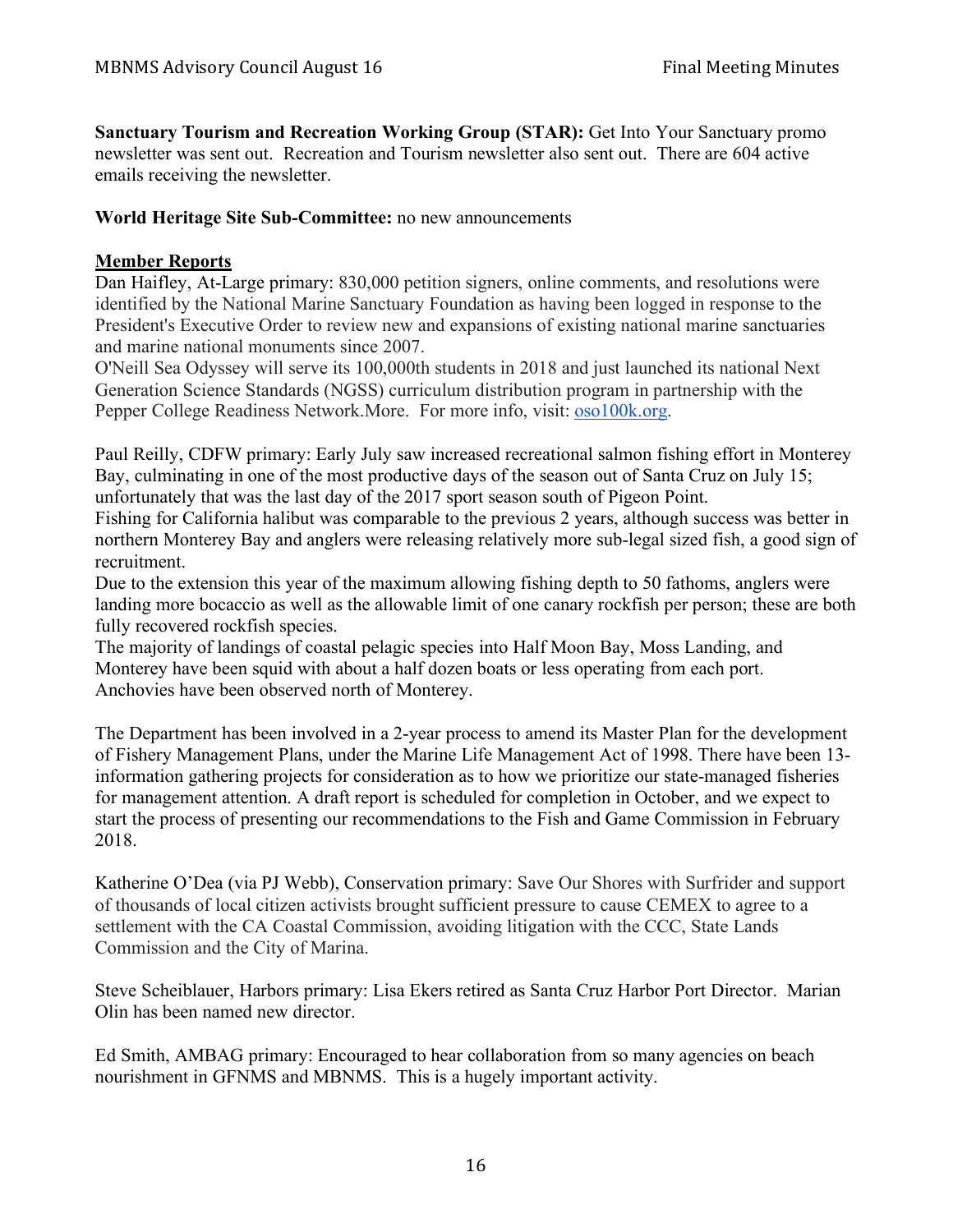Tucker Hirsch, Education primary: no new announcements

Rich Hughett, Recreational Fishing primary: Back from Loreto Bay National Marine Park. It was exciting to see. Do we have a sister sanctuary? It would also be nice to have a list of all the sanctuaries around the world. He also asked if the Advisory Council could receive a shortened presentation of the relationship between kelp, urchins and sea otters. Paul Michel responded there is a sister sanctuary to MBNMS. It is Isole Egadi Marine Protected

Area in Sicily, Italy. The MPA Center can provide a list of all sanctuaries around the world.

PJ Webb, At-Large primary: There is still lots of tourism even with the Big Sur Highway 1 closure. Some places have seen less tourists but most are ok. There is a terrible domoic acid bloom in the area. The water off Pismo has a noticeable odor, with dead fish. The Ocean Fair at Coastal Discovery Center will be on August  $26<sup>th</sup>$ .

Brian Nelson, Diving primary: The Dive Newsletter was completed and sent to 2,689 active email addresses. He attended and presented at a Monterey Bay Sea Otters meeting on July 26, 2017.

Mike Bekker, Tourism primary: The MBNMS Gala is happening on September  $16<sup>th</sup>$  at Monterey Bay Aquarium. Sponsorship for the event is good but could be better. He was invited to Middlebury Institute of International Studies to talk to student on ocean policy representing the sanctuary and business.

Gary Hoffmann, At-Large primary: Visited Pebble Beach golf course and observed golfers intentionally hit balls into the ocean/sanctuary. The caddy was applauding their activity. Gary is concerned if Pebble Beach Company is considering this a serious issue. During the weekend of July  $4<sup>th</sup>$ , a few teenage girls were observed climbing Hopkins fence to get a closer look at harbor seals on the beach. This incident highlights how crucial BayNet is for interpreting. This program needs additional funding. Through the end of August U.S. National Park Service is offering lifetime passes to people aged 62 and older for \$10.

Gary had questions for Paul Michel: 1) Has there been follow up with whale watch operators on their commitment to put together whale watching protocol and self-regulating their activities? 2) With observing continual golf balls in ocean, has there been follow up with Pebble Beach Company on them taking action to deal with the issue?

Paul said he will check with Karen Grimmer, Resource Protection Coordinator on the whale watching operations. In regards to the Pebble Beach Company, the plan was for them to outreach with employees, conduct regular cleanups and help fund the Fulmar to do routine surveys. Also, Monterey Bay Aquarium has a collection permit and agreed to do golf ball pickups. MBNMS staff is also doing scuba surveys. The kids and their parents picked up most of the balls that have been removed from the sanctuary, an estimate 20,000 balls. About half the survey work that we need to do has been done. Have to wait until the fall to do more survey work. There will be for discussion with Pebble Beach Company for long-term work and help with surveys.

Maria de la Paz Carpio-Obeso, CA EPA primary: Water Quality Control Policy on the Use of Coastal and Estuarine Waters for Power Plant Cooling (Once-Through Cooling Policy) Implementation Activities: The State Water Resources Control Board (State Water Board) Statewide Water Quality Control Policy on the Use of Coastal and Estuarine Waters for Power Plant Cooling (Policy) requires owners or operators of existing power plants to implement measures to mitigate interim impingement